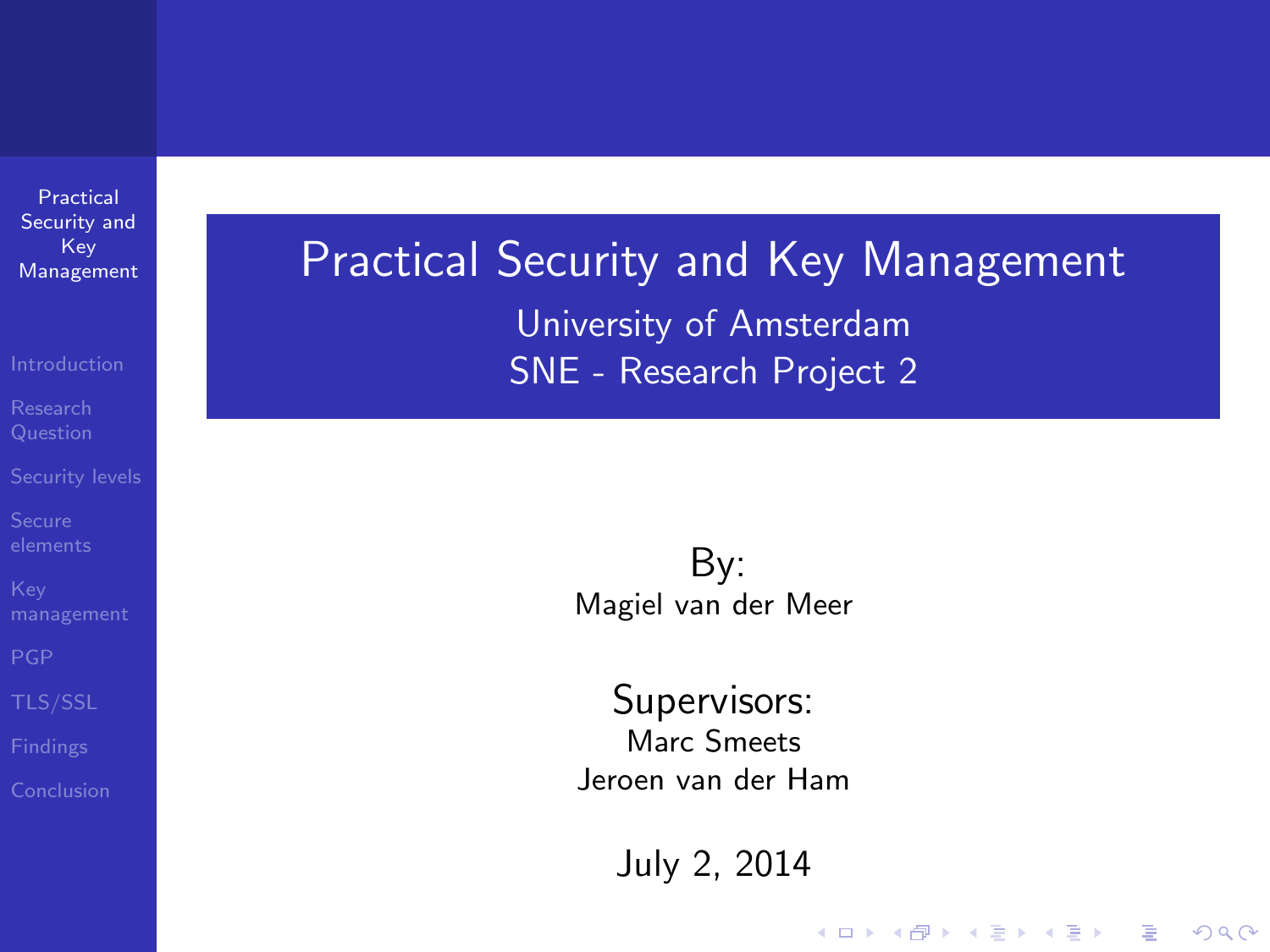# Introduction

Practical Security and Key [Management](#page-0-0)

#### [Introduction](#page-1-0)

[Security levels](#page-3-0)

<span id="page-1-0"></span>

- **Encryption and authenticity more important**
- **Personal data over untrusted networks**
- ... thus for eavesdropping
- Truly secure communications are non-trivial (if not impossible)

**KORK ERKER ER AGA** 

- $\blacksquare$  Lots of information available on Internet, but...
- ... not necessarily up-to-date
- $\blacksquare$  ... not always supported with facts
- $\blacksquare$  ... might be plain wrong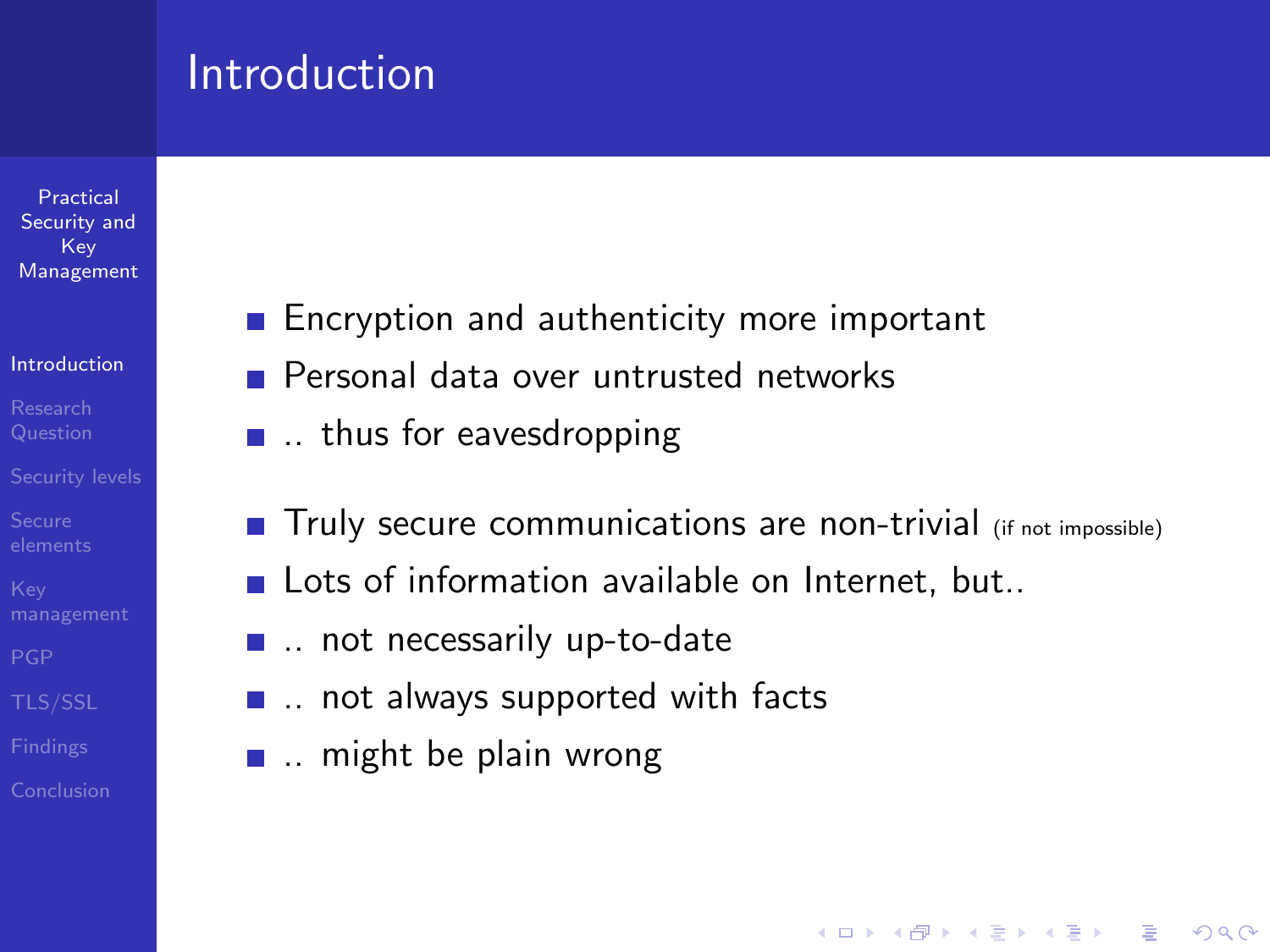# Research Question

Practical Security and Key [Management](#page-0-0)

#### Research [Question](#page-2-0)

[Security levels](#page-3-0)

<span id="page-2-0"></span>

#### Research Question

How can one combine practical security and secure key management by aggregating relevant public available information?

Points of interest

- Security levels
- **Elements to secure**
- **Best practices per level** and element
- **Practical configurations** for elements
- **Overview** guide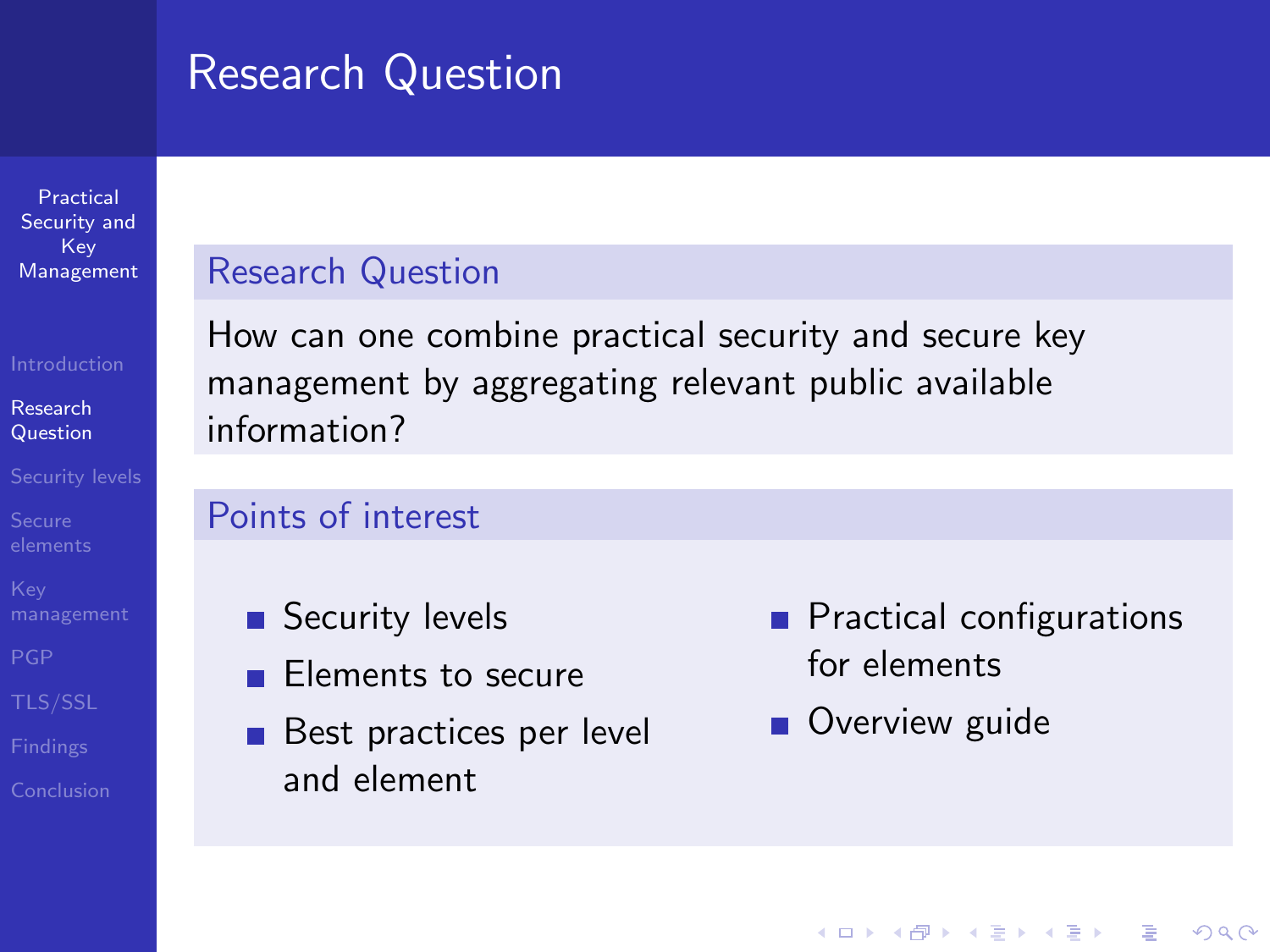# Practical Security and Key [Management](#page-0-0) [Security levels](#page-3-0) Security levels Defined security levels **Basic Medium High**

K ロ ▶ K @ ▶ K 할 > K 할 > 1 할 > 1 이익어

<span id="page-3-0"></span>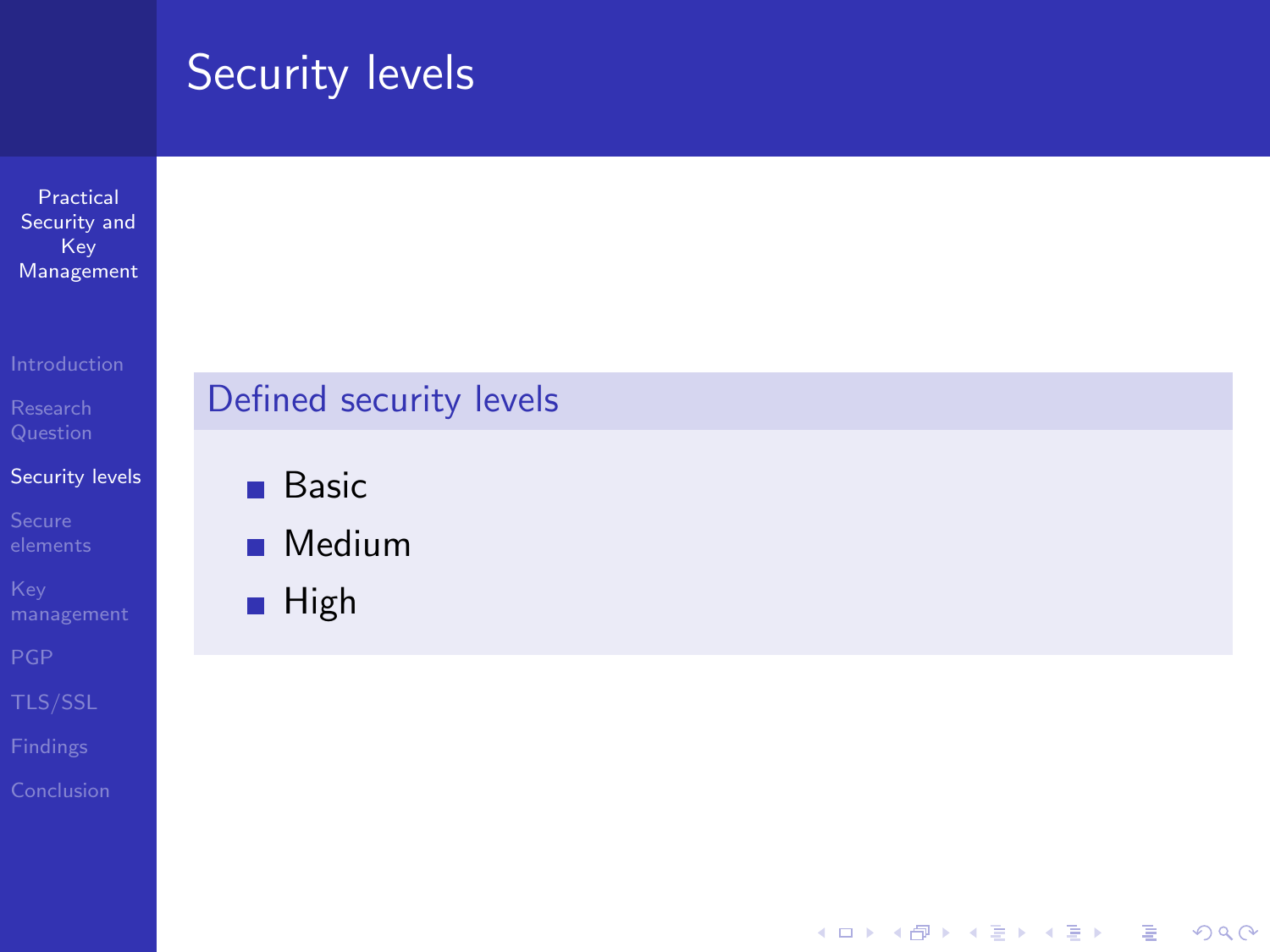#### Security levels Basic

Practical Security and Key [Management](#page-0-0)

#### [Security levels](#page-3-0)

#### Basic

- e.g. Individual security enthusiasts
- e.g. OS3 Students
- $\blacksquare$  Signing / encrypting e-mail
- $\blacksquare$  e.g. Web shops working with privacy sensitive customer data

- Securing connections from customer to web shop
- **Likely no budget or related hardware**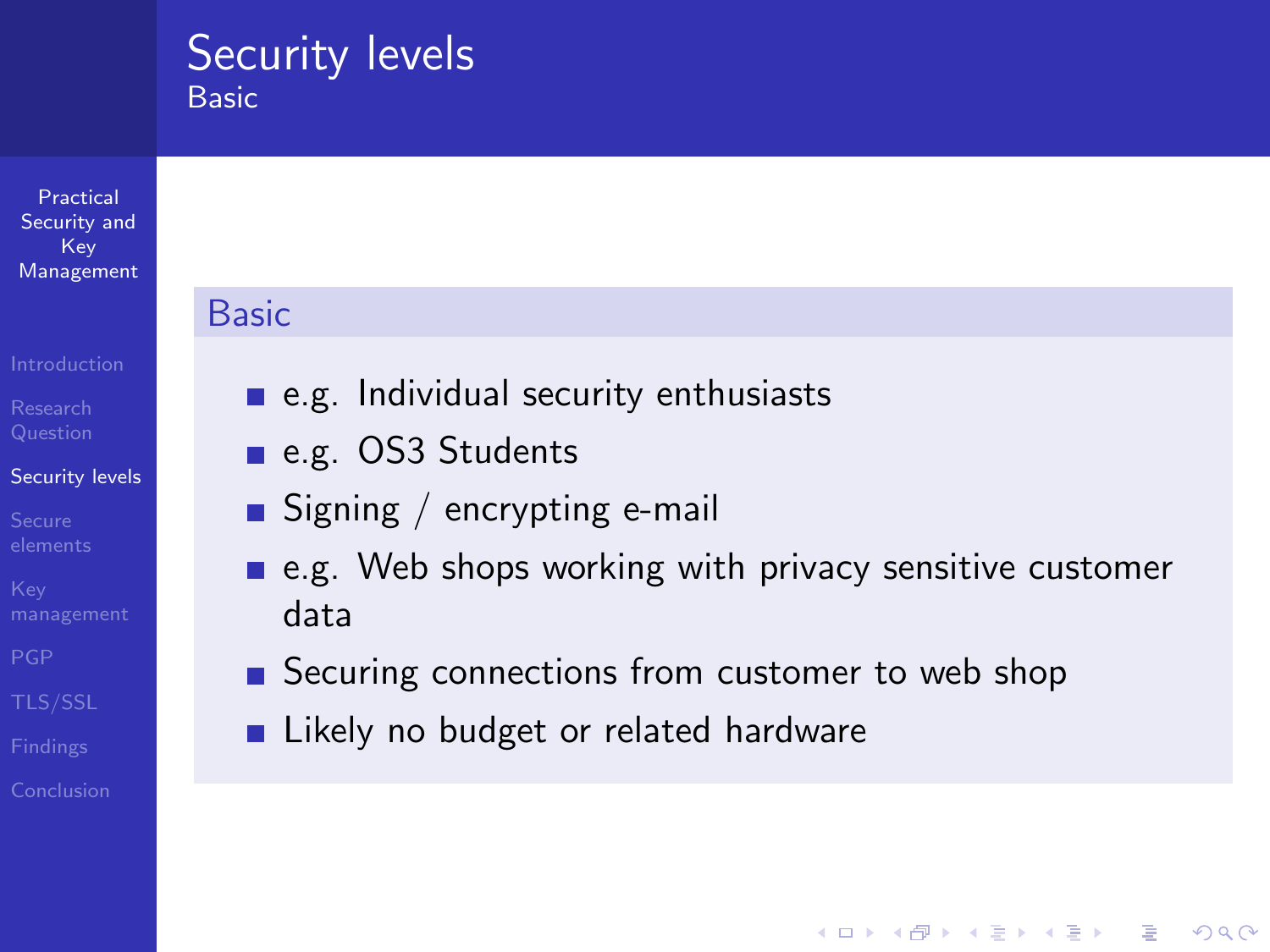#### Security levels Medium

Practical Security and Key [Management](#page-0-0)

#### [Security levels](#page-3-0)

#### Medium

- $\blacksquare$  e.g. Journalists in countries with repressive regimes
- e.g. IT security researchers
- $\blacksquare$  Signing / encrypting e-mail
- Securing the workstation
- e.g. Banks processing customer payments (Online banking)

**KORKA SERKER ORA** 

**Probably budget & related hardware available**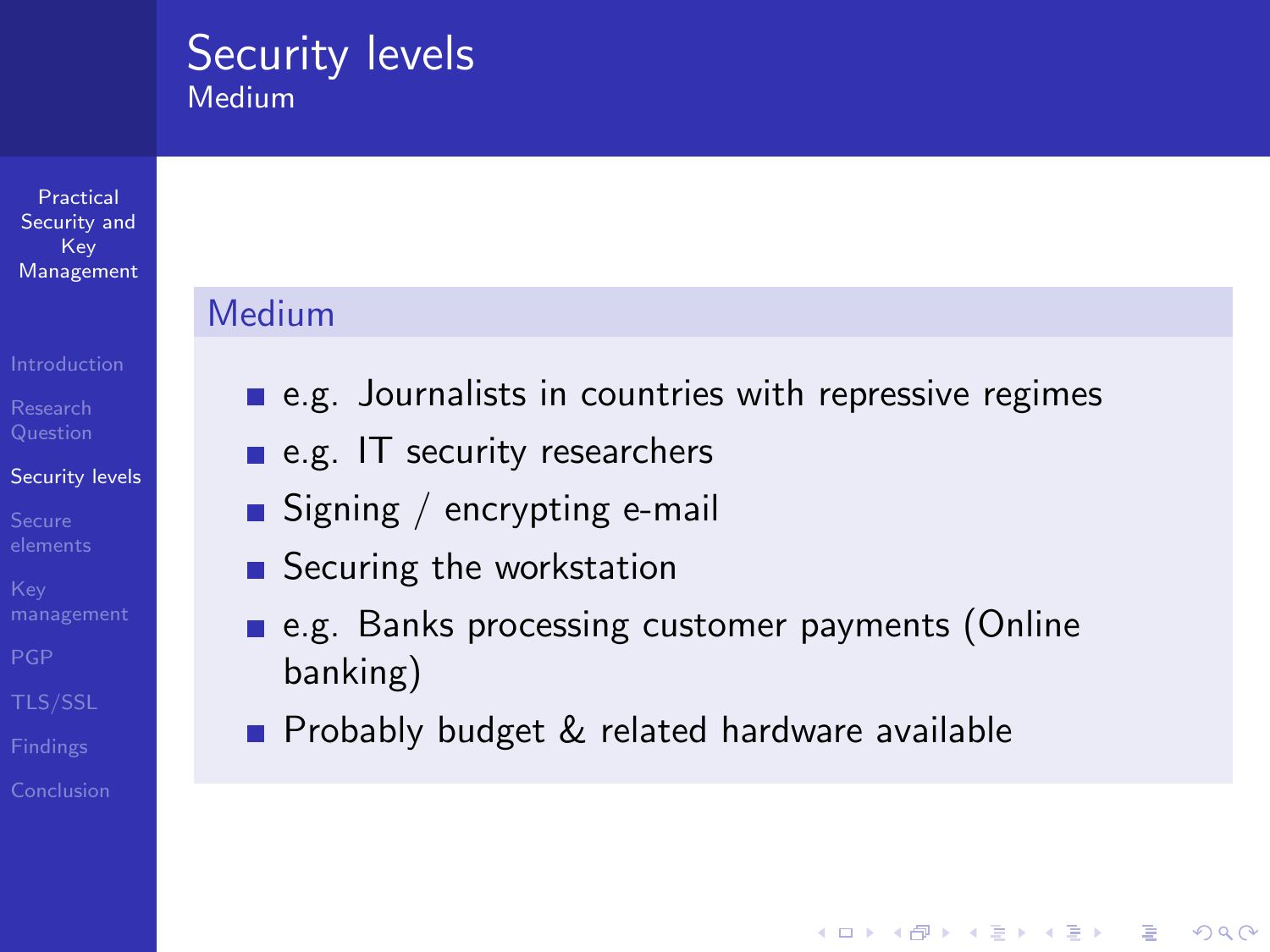### Security levels High

High

Practical Security and Key [Management](#page-0-0)

#### [Security levels](#page-3-0)

- e.g. Employers of corporations (Banks, R&D sensitive)
- e.g. IT security researchers
- e.g. Separate private key operations from production machines
- e.g. Predefined procedures for certificate issuance and revocation
- **Desire for centralized key management**
- Budget & specialized hardware available (like HSM)

**KORK ERKER ADE YOUR**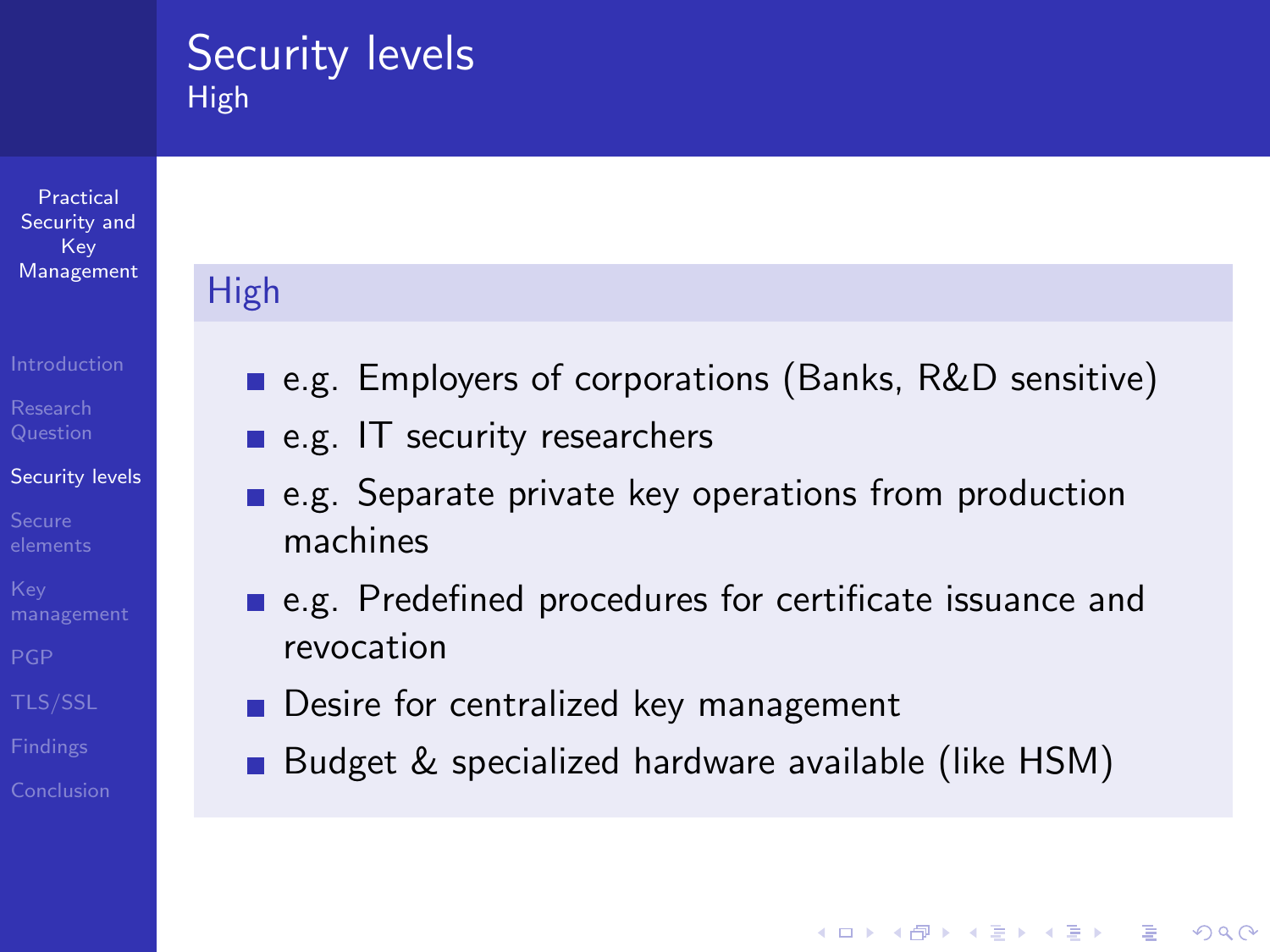## Secure elements

Practical Security and Key [Management](#page-0-0)

Secure [elements](#page-7-0)

<span id="page-7-0"></span>

#### Elements to secure

- Key management
- **Personal communications**
- System communications

K ロ ▶ K @ ▶ K 할 > K 할 > 1 할 > 1 이익어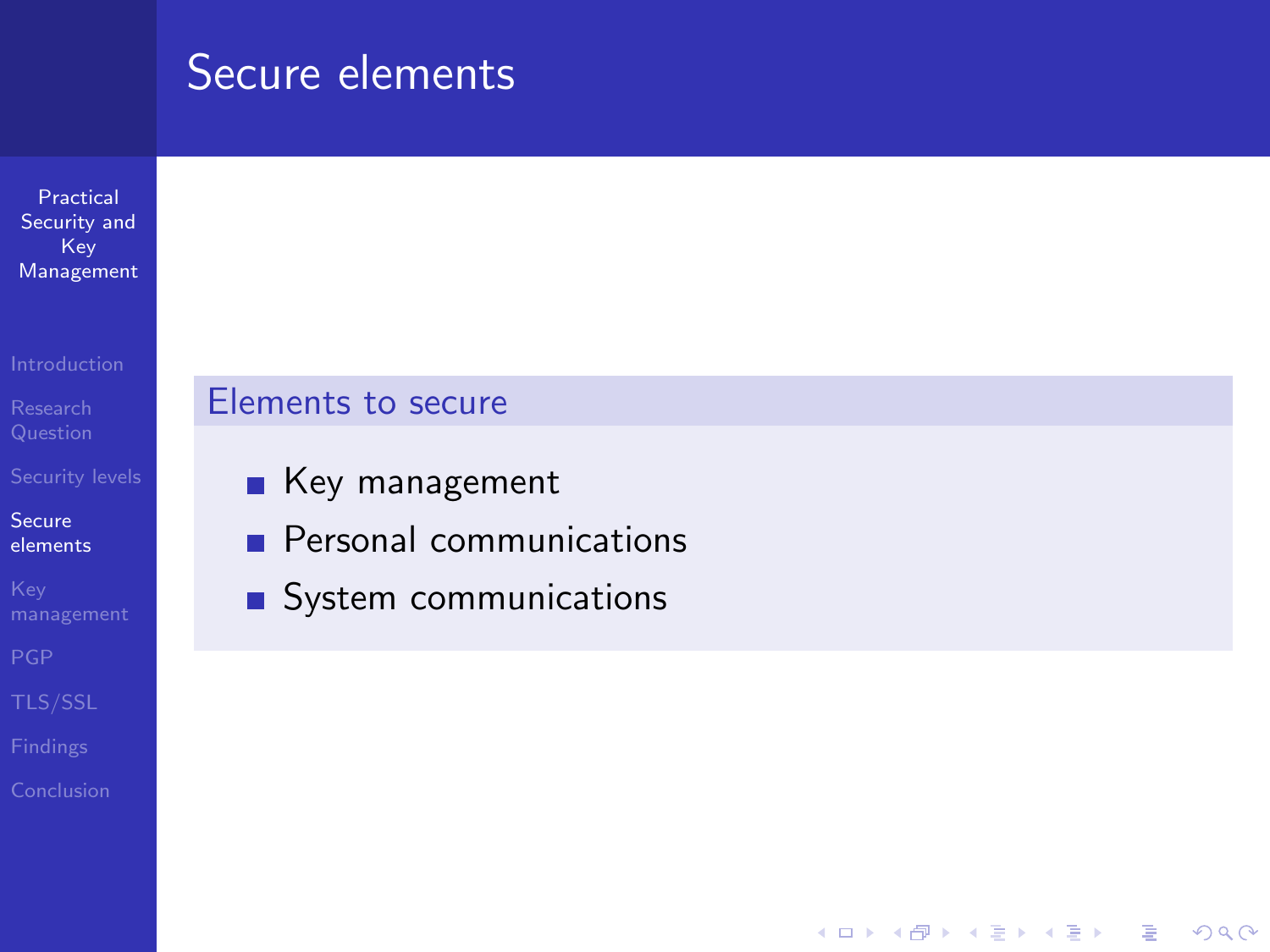#### Secure elements Personal communications

Practical Security and Key [Management](#page-0-0)

Secure [elements](#page-7-0)

#### Personal communications

■ Securing digital communications between humans

- **End-user involvement required**
- **Pretty Good Privacy (PGP)**
- $\blacksquare$  S/MIME
- **Off-The-Record (OTR)**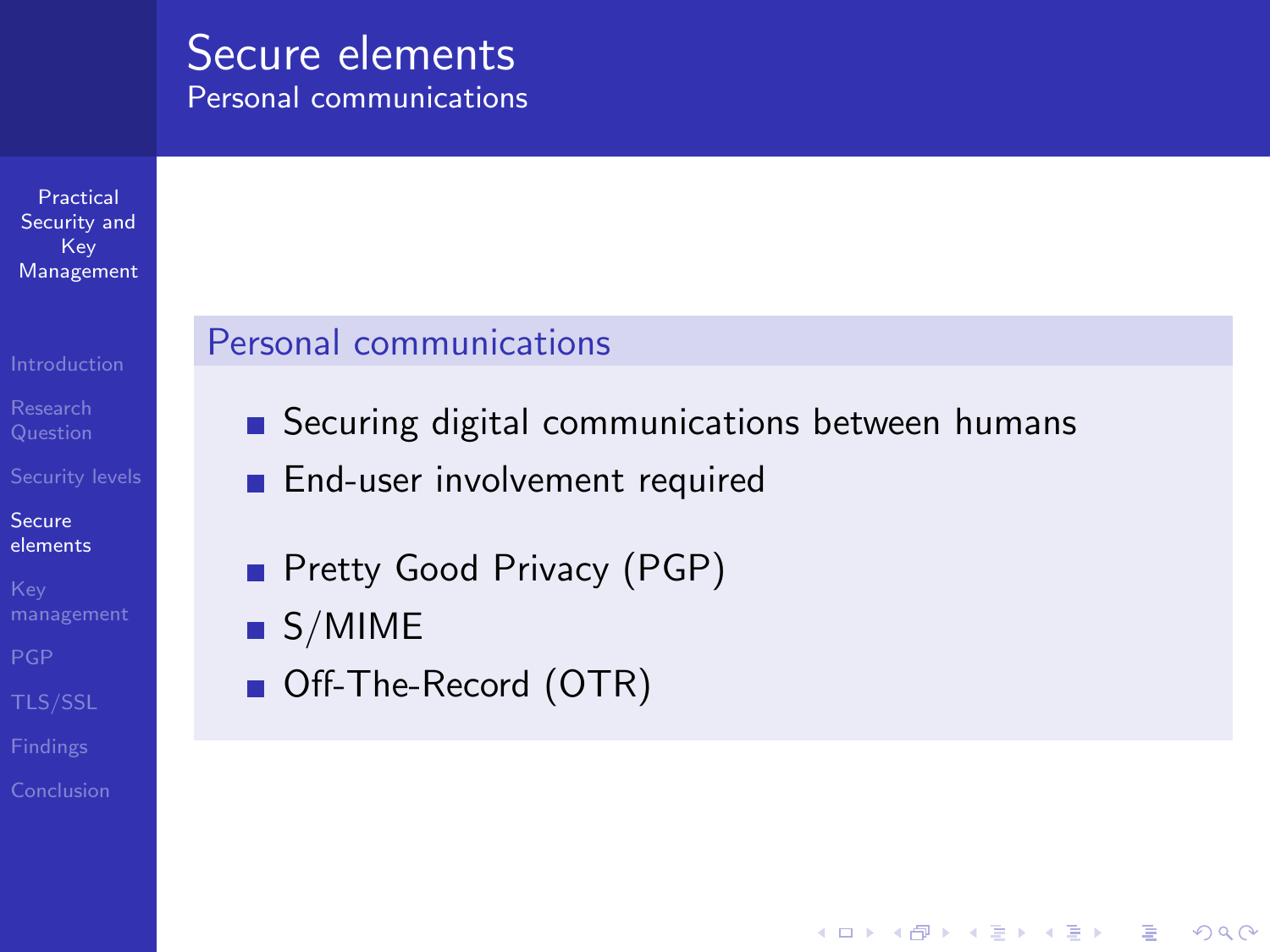#### Secure elements System communications

Practical Security and Key [Management](#page-0-0)

[Security levels](#page-3-0)

Secure [elements](#page-7-0)

#### System communications

- System to system security
- Operations mostly transparent to the end-user
- $\blacksquare$  Only involve (or not ...) end-user when security fails
- Web, mail, remote management, .. (Secured versions of course) All these have in common: TLS/SSL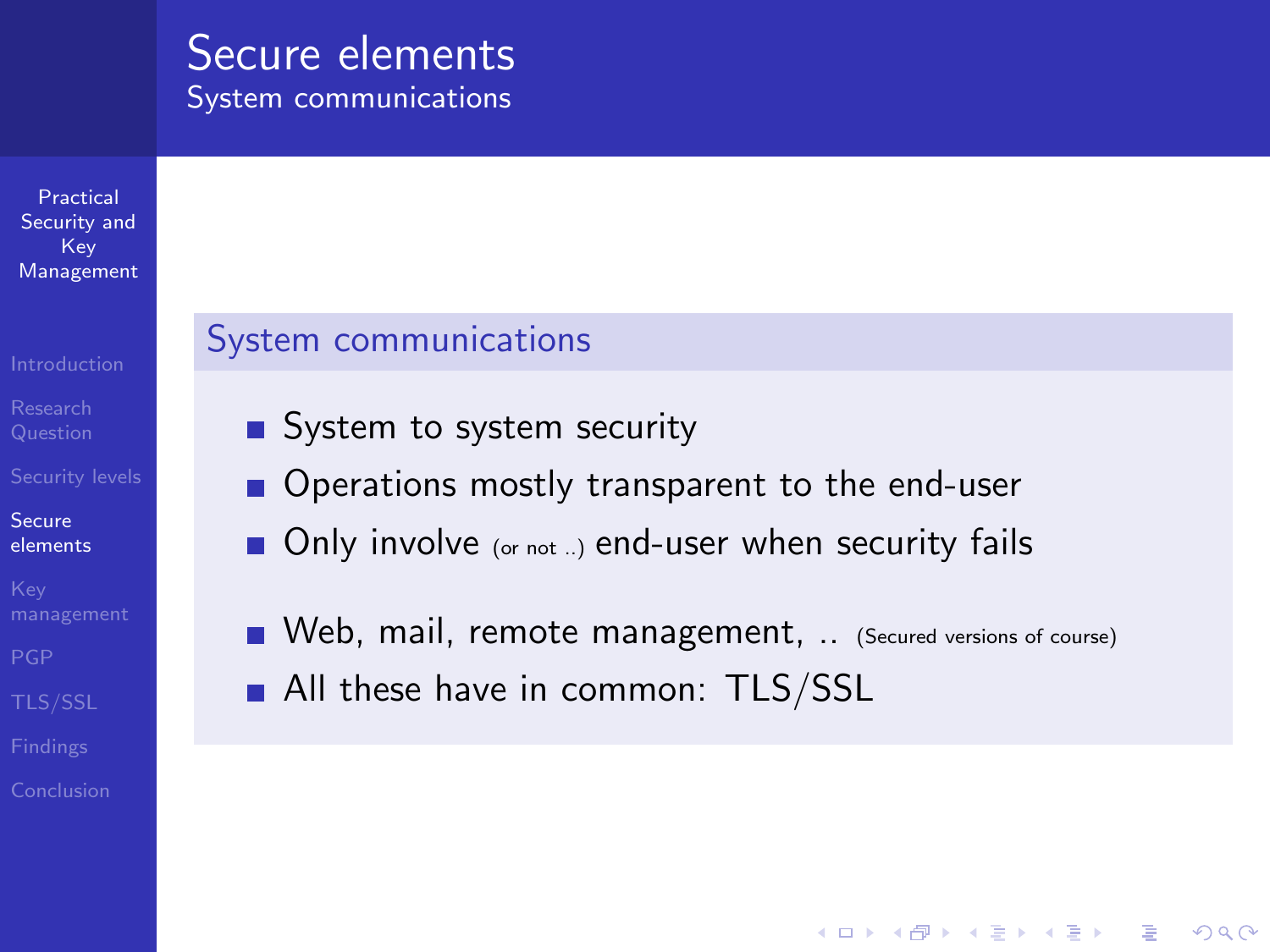#### Key management Considerations

Practical Security and Key [Management](#page-0-0)

#### Key management

- 
- 
- [Security levels](#page-3-0)
- 
- Key [management](#page-10-0)
- 
- 
- 
- <span id="page-10-0"></span>
- Backup
- **Escrow**
- Recoverability historic data
- **Logical access**
- **Physical access**
- Revocation procedures
- Decrypt and encrypt data when new key is issued m.

**KORKA SERKER ORA** 

Use key only on secure environment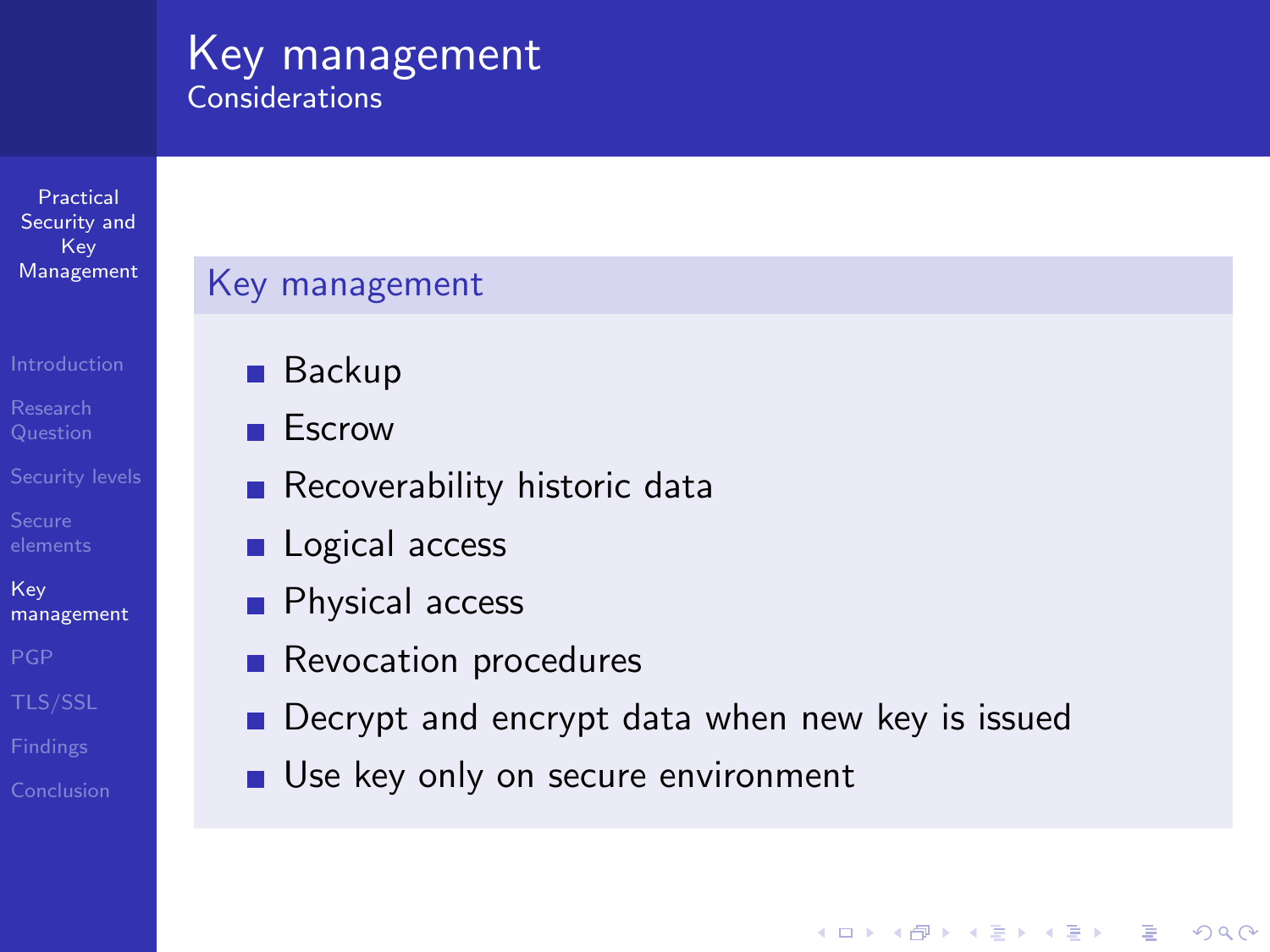## **Overview**

Practical Security and Key [Management](#page-0-0)

Key [management](#page-10-0)

Cross reference Security levels (Header) with the defined Secure elements (1th column)

| What?                 |                                                         | Basic   Medium | High |
|-----------------------|---------------------------------------------------------|----------------|------|
| Personal security     |                                                         |                |      |
| Key management        | Best practices & corresponding configurations per level |                |      |
| System communications |                                                         |                |      |

K ロ > K @ > K 할 > K 할 > 1 할 : ⊙ Q Q^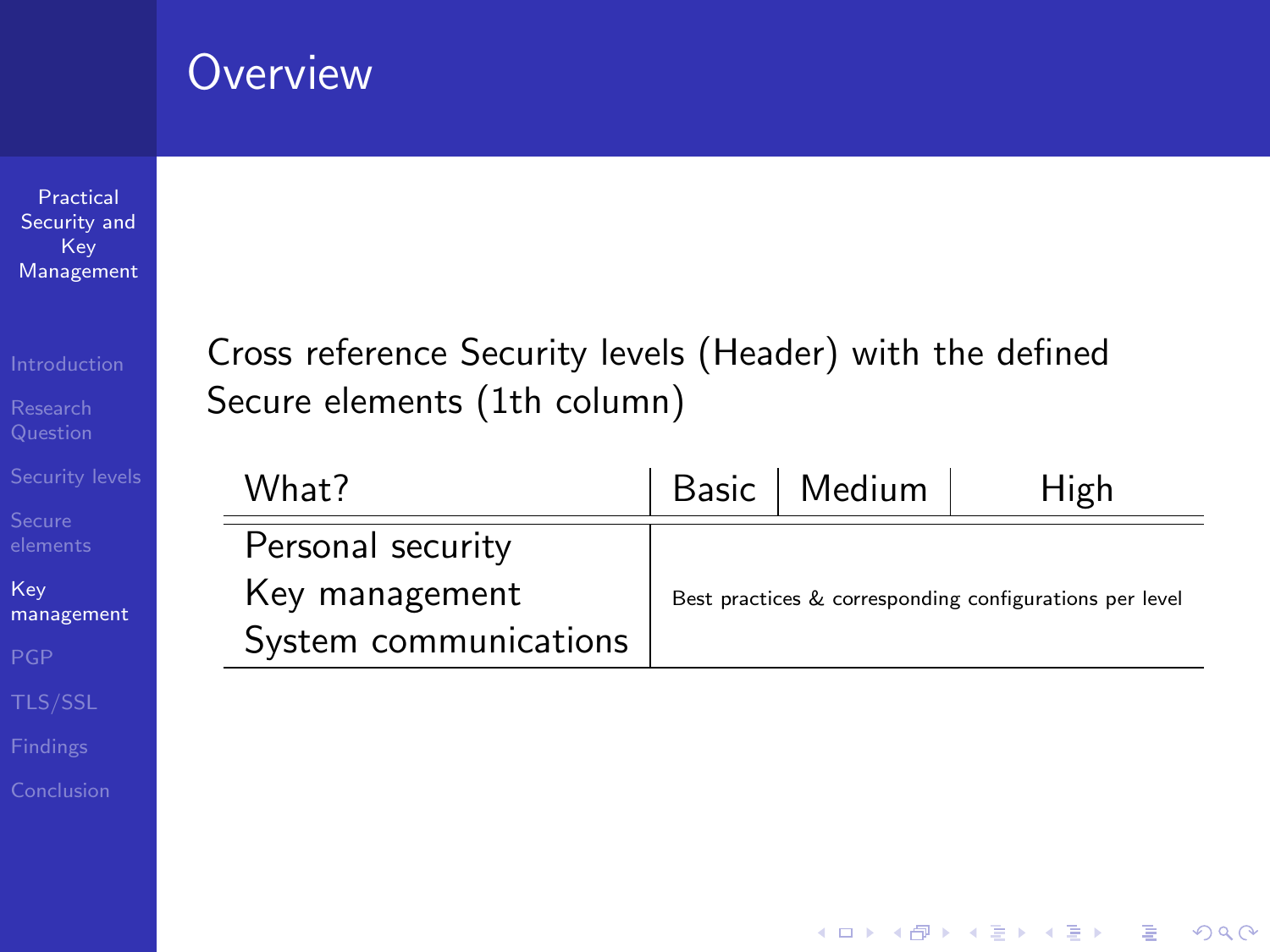#### Pretty Good Privacy Considerations

Practical Security and Key [Management](#page-0-0)

[Security levels](#page-3-0)

[PGP](#page-12-0)

- 
- 
- <span id="page-12-0"></span>

#### PGP concepts

- Generation of keys
- Key storage
- Key lengths
- Role separation
- Expiration  $\blacksquare$
- Publishing
- Rollovers
- **Revocation**
- 



 $\mathbf{E} = \mathbf{A} \oplus \mathbf{B} + \mathbf{A} \oplus \mathbf{B} + \mathbf{A} \oplus \mathbf{B} + \mathbf{A} \oplus \mathbf{A}$ 

 $2990$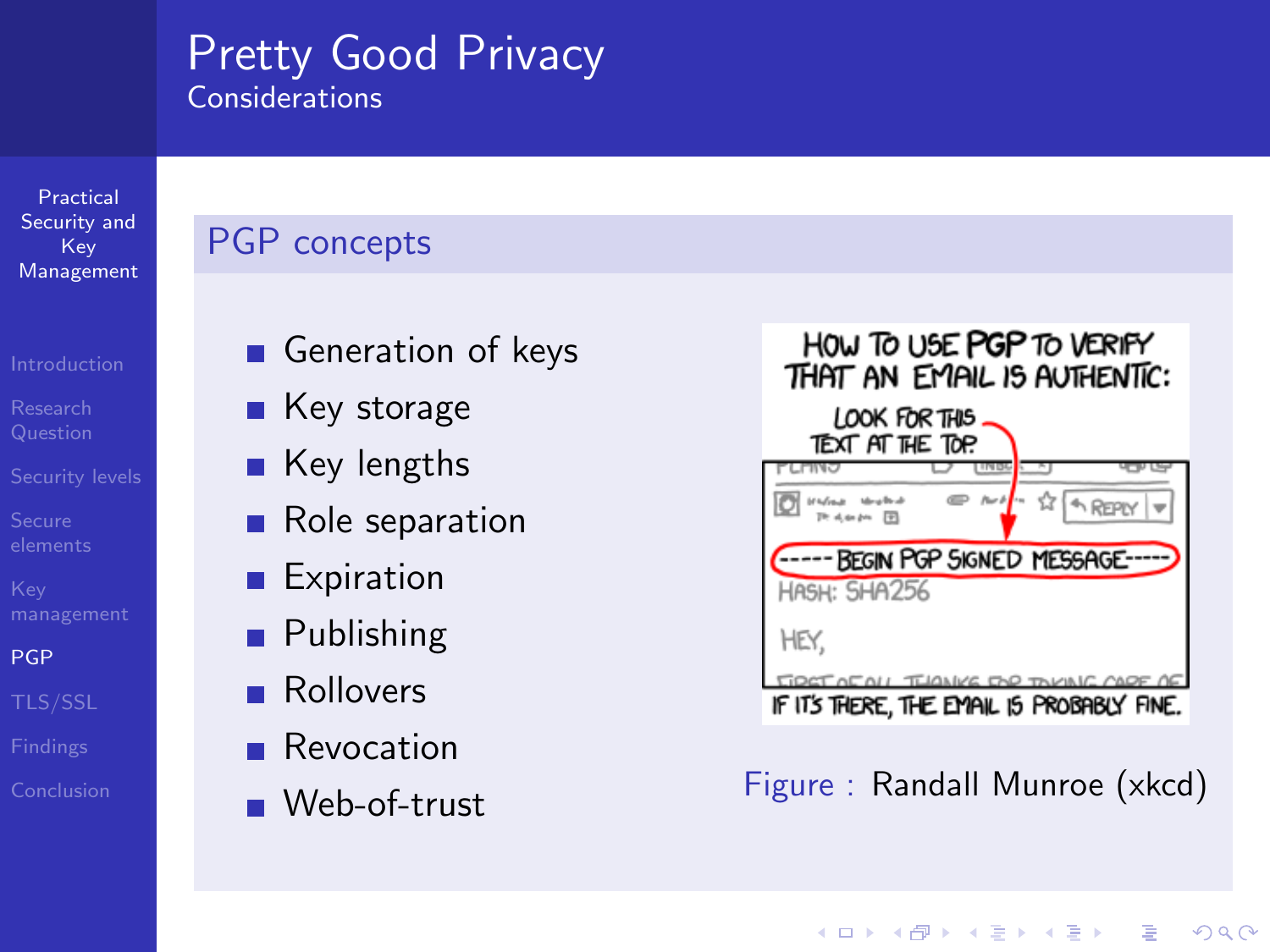#### Transport Layer Security **Considerations**

Practical Security and Key [Management](#page-0-0)

[Security levels](#page-3-0)

[TLS/SSL](#page-13-0)

<span id="page-13-0"></span>

#### Cryptographic protocol

- Key agreement or establishment
- **Peer authentication**
- Symmetric encryption and authentication

K ロ ▶ K @ ▶ K 할 > K 할 > 1 할 > 1 이익어

- Secure data transport
- **Non-repudiation**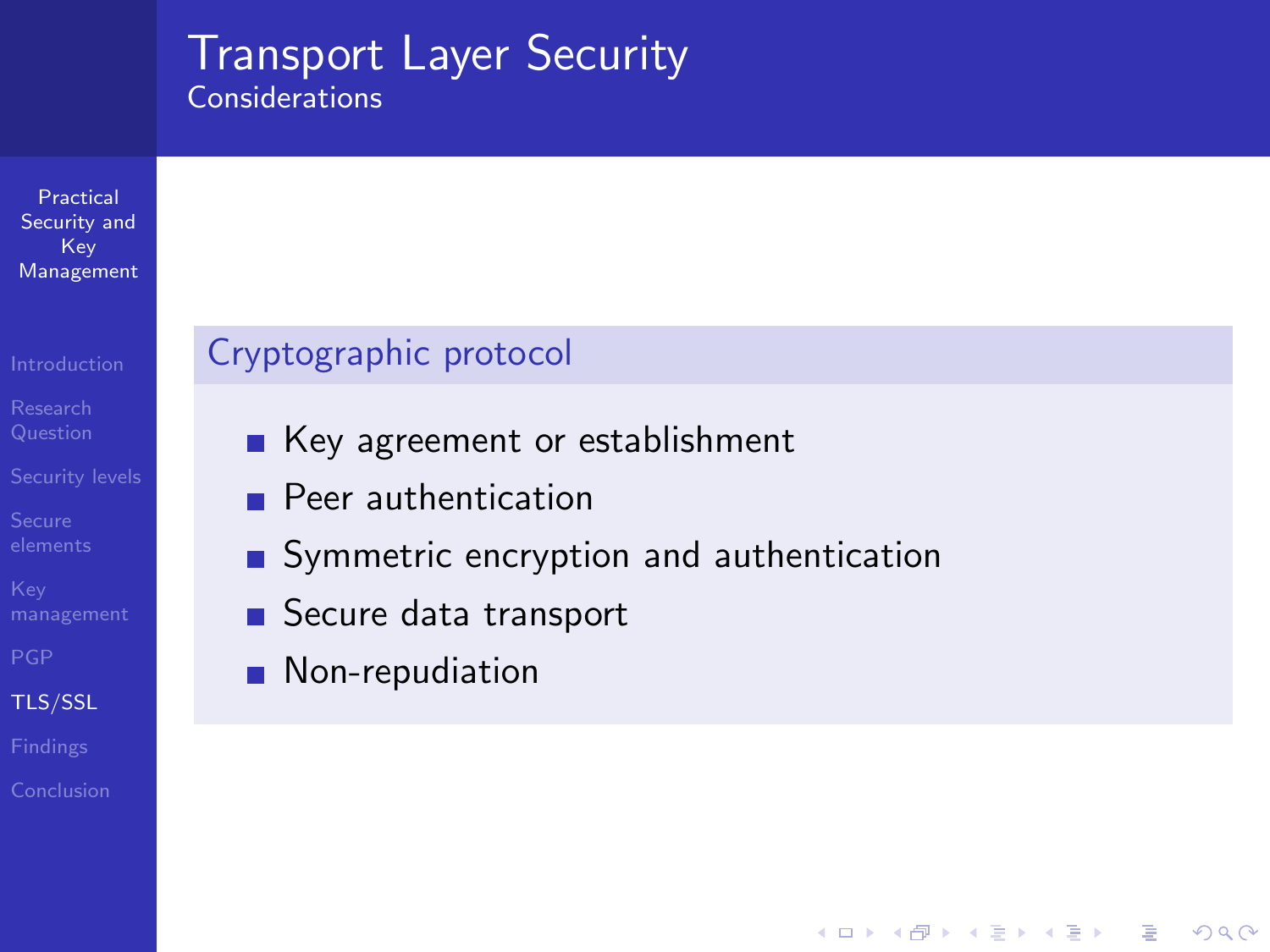# Transport Layer Security

Practical Security and **Key** [Management](#page-0-0)

[Security levels](#page-3-0)

[TLS/SSL](#page-13-0)

#### Asymmetric & symmetric

- **Asymmetric operations** are expensive
- **Uses asymmetric** cryptography
- To authenticate and exchange symmetric key for encryption of data Figure : Corredera Jorge

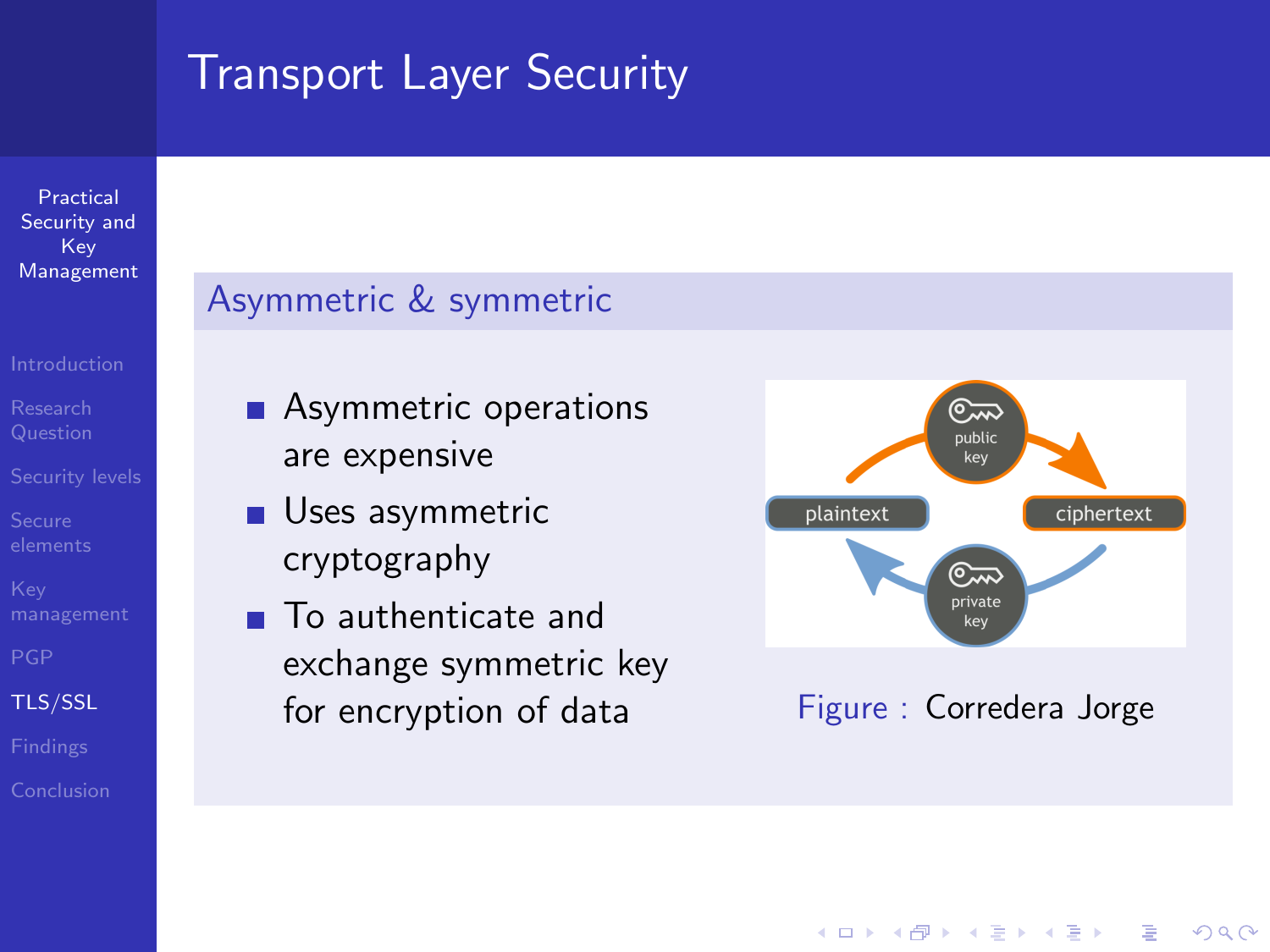#### **Findings** Key management

#### **Practical** Security and Key [Management](#page-0-0)

[Findings](#page-15-0)

<span id="page-15-0"></span>

| What?                 | Basic<br>Medium                              |                   | High                 |  |
|-----------------------|----------------------------------------------|-------------------|----------------------|--|
| Key generation        | (Offline live) system<br>Offline live system |                   | Specialized hardware |  |
|                       |                                              | Yubikey/Smartcard | Personal tokens      |  |
| Backup                | Would be very smart                          | Should be done    |                      |  |
| Escrow                | Depends on the situation                     |                   |                      |  |
| Revocation procedures | Signed mail to known contacts                |                   | Planned procedure    |  |
| Key usage             | Only in trusted environment                  |                   |                      |  |

イロトメ御 トメミトメミト 一番

 $2990$ 

Argumentation & sources in paper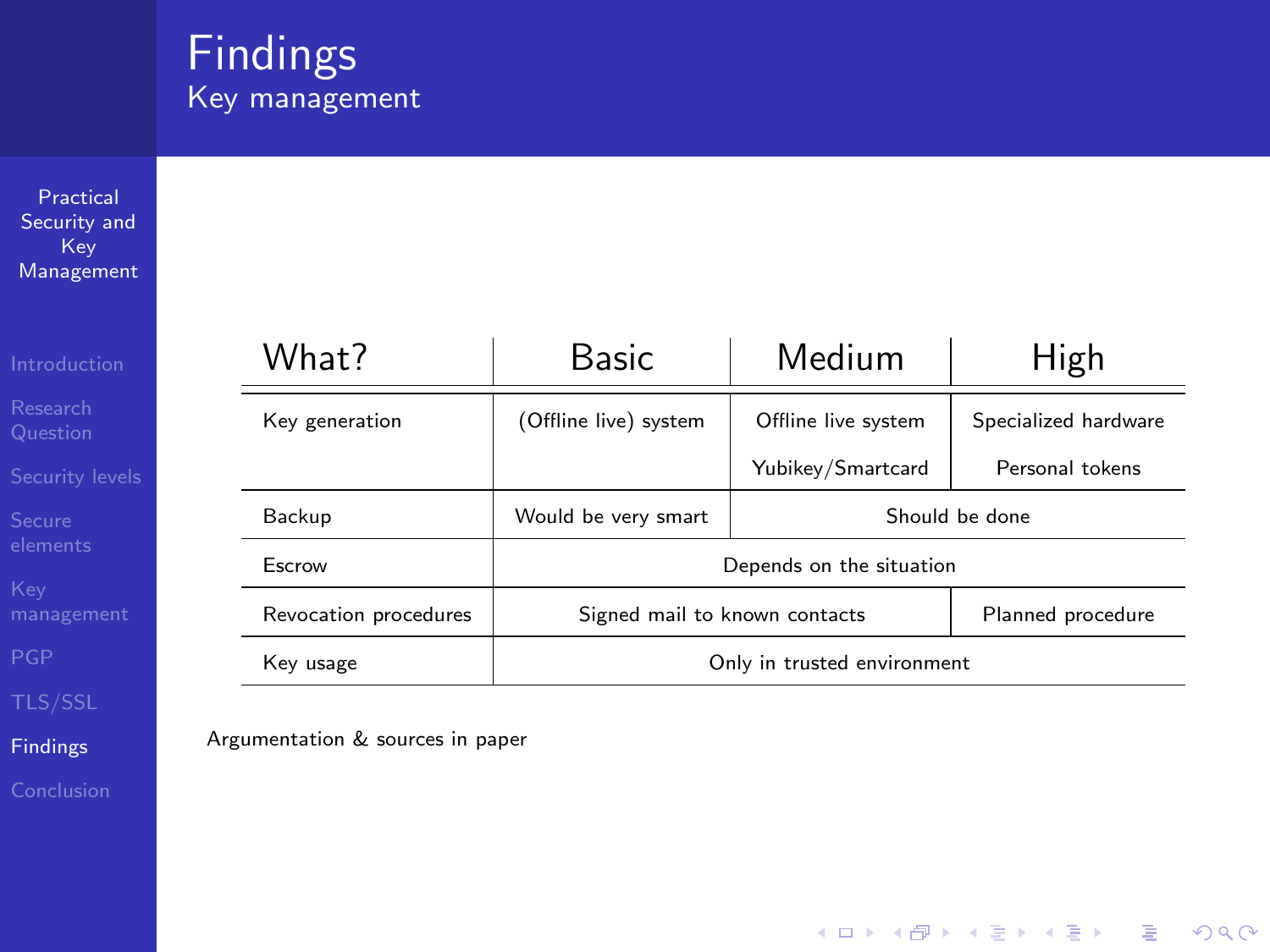#### Findings **PGP**

Practical Security and Key [Management](#page-0-0)

[Findings](#page-15-0)

| What?           | Basic                                    | Medium                        | High                     |  |  |
|-----------------|------------------------------------------|-------------------------------|--------------------------|--|--|
| RSA/DSA-Elgemal | <b>RSA</b>                               |                               |                          |  |  |
| Role separation | Default                                  |                               | Subkey for certification |  |  |
| Length (Bits)   | 2048                                     | 4096                          | S:4096 M:8192            |  |  |
| Expiration      | Subkey: 1y / Masterkey: 2y               |                               |                          |  |  |
| Revocation      | Mandatory, but implementation may differ |                               |                          |  |  |
| Rollover        |                                          | Signed mail to known contacts | Planned procedure        |  |  |

K □ ▶ K @ ▶ K 할 X K 할 X | 할 X 1 9 Q Q \*

More argumentation & sources in paper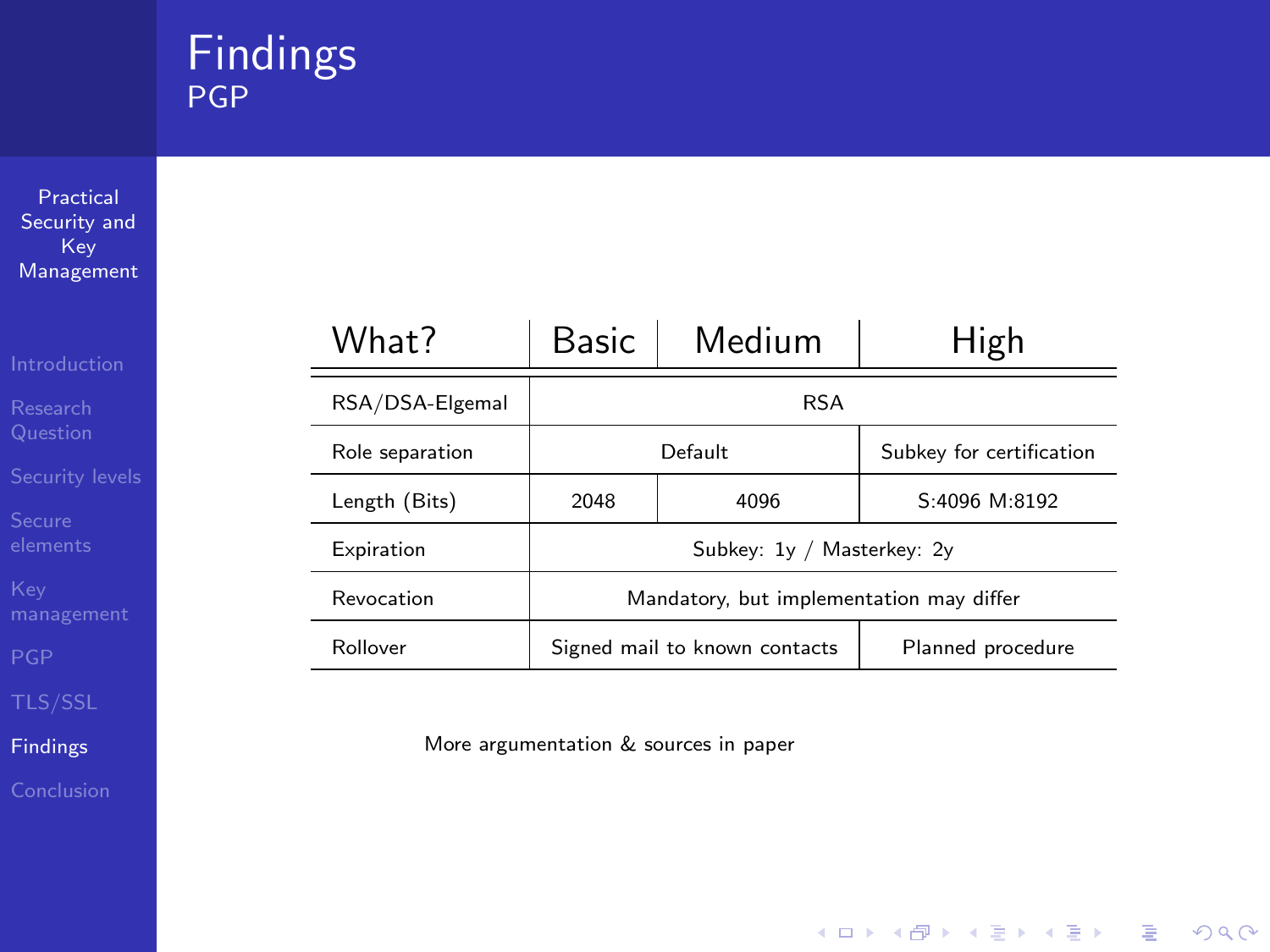#### Findings System communications

Practical Security and Key [Management](#page-0-0)

[Security levels](#page-3-0)

[Findings](#page-15-0)

#### **Considerations**

- $\blacksquare$  Choices depend more on target end-users / clients than security levels
- Self-signed certificate or well-known  $CA<sup>1</sup>$
- Public (web) service should support range of cipher suites
- Mail server with managed clients can be more strict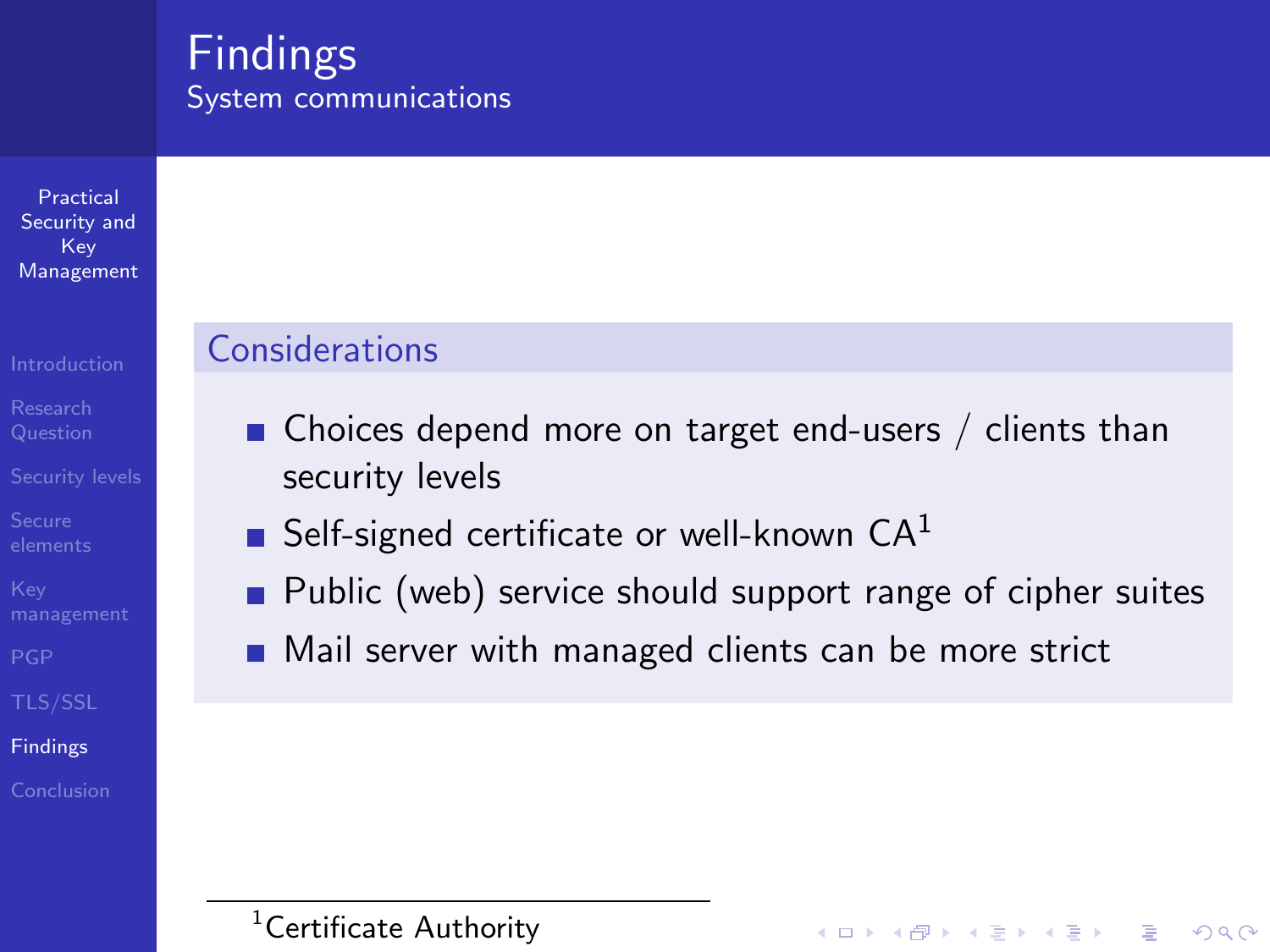# Conclusion

Practical Security and Key [Management](#page-0-0)

[Security levels](#page-3-0)

<span id="page-18-0"></span>[Conclusion](#page-18-0)

#### A lot of information available

- Often incomplete and no background or sources
- Spread over numerous sources (Blog entries, NIST recommendations,..)
- Out of date information (GnuPG manual: Go for 1024 bit DSA key)

U. P. MINT A EXPERIMENT

 $\rightarrow$ 

- Corporate advisories (Microsoft, RSA,..)
- **Can't see the Wood for the Trees**

#### Now even more information

- **But complete**
- Background information
- **Argumentations and sources given**
- **Applicable to several environments (security levels)**
- A little bit more light in the darkness